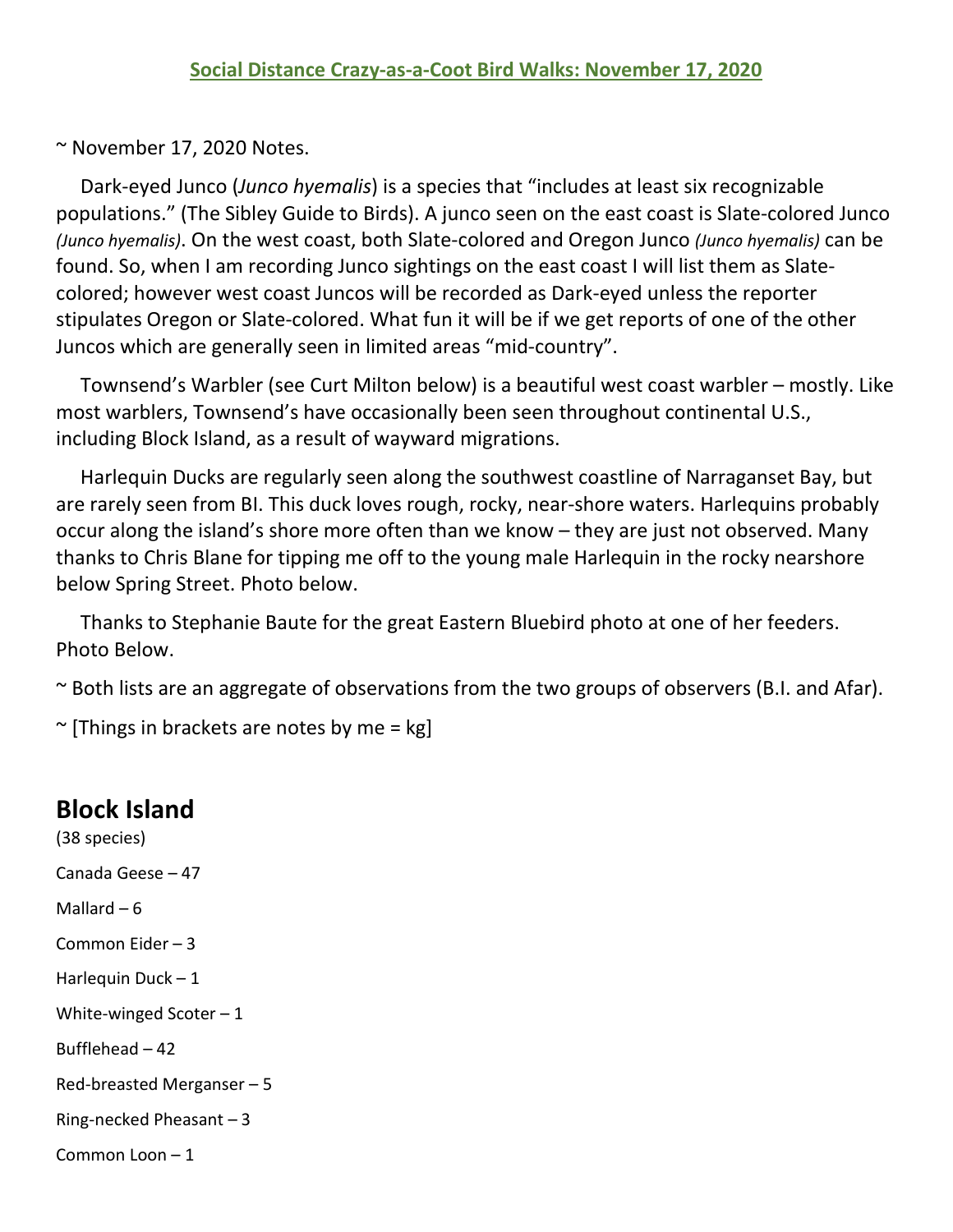Cormorant sp. – 4 Double-crested Cormorant – 3 Northern Harrier – 5 Herring Gull – 26 Great Black-backed Gull – 16 Mourning Dove  $-6$ Belted-Kingfisher – 1 Red-bellied Woodpecker – 2 Downy Woodpecker - 1 Northern Flicker – 4 American Kestrel – 1 Blue Jay  $-9$ American Crow – 8 Fish Crow – 1 Black-capped Chickadee – 6 Red-breasted Nuthatch – 3 White-breasted Nuthatch – 1 Carolina Wren – 4 House Wren  $-3$ American Robin – 19 European Startling – 287+ Myrtle Warbler (a.k.a. Yellow-rumped Warbler) – 2 Song Sparrow – 3 White-throated Sparrow – 9 Northern Cardinal – 8 Eastern Meadowlark – 3 Baltimore Oriole – 1 American Goldfinch – 28 Pine Siskin – 4 House Sparrow – 9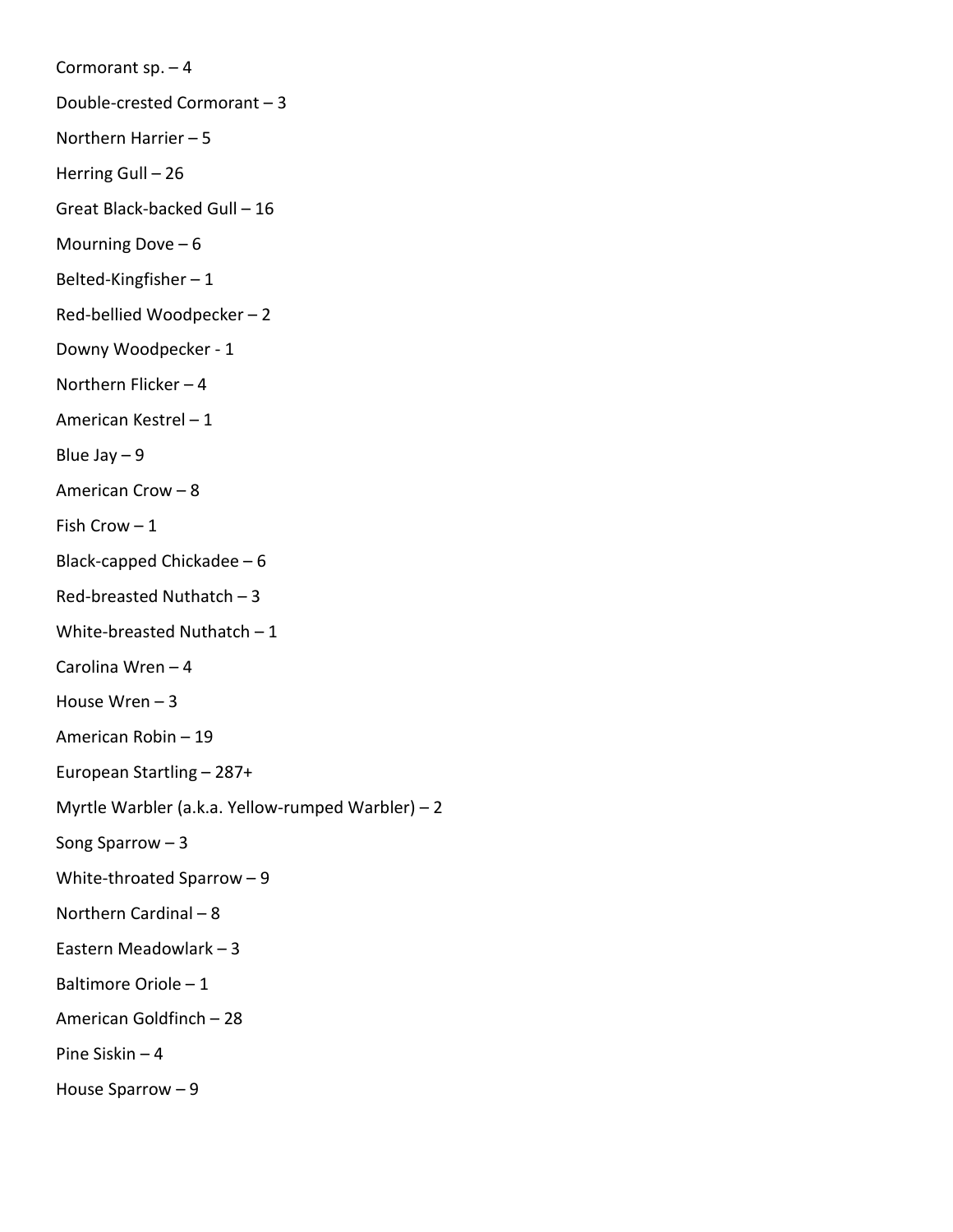**From Afar** Sakonnet, RI; Little Compton, RI; Sabin Pt., East Providence & Cumberland, RI; Jamesport, NY; Surry, NH; Newark, DE; Pleasant Hill, OR; Seattle, WA; Sedbergh, Eingland. (47 species)

Brant  $-40+$ Canada Goose – 38 Mallard  $-3$ American Black Duck - 1 Harlequin Duck – 12 Common Merganser – 2 Double-crested Cormorant – 1 Great Blue Heron – 1 Bald Eagle  $-2$ Herring Gull  $-2$ \*Gull species – 2 Rock Dove – 1 Mourning Dove  $-3$ Anna's Hummingbird – 2 Red-bellied Woodpecker – 3 Downy Woodpecker – 2 Hairy Woodpecker – 2 Blue Jay - 18 Steller's Jay – 3 American Crow – 6 Black-capped Chickadee – 72+/- Golden-crowned Kinglet – 3 Bushtit –  $6$ \*Coal Tit  $-3$  $*$ Blue Tit  $-3$ Tufted Titmouse – 14+/- White-breasted Nuthatch – 1 Red-breasted Nuthatch – 1 Carolina Wren – 18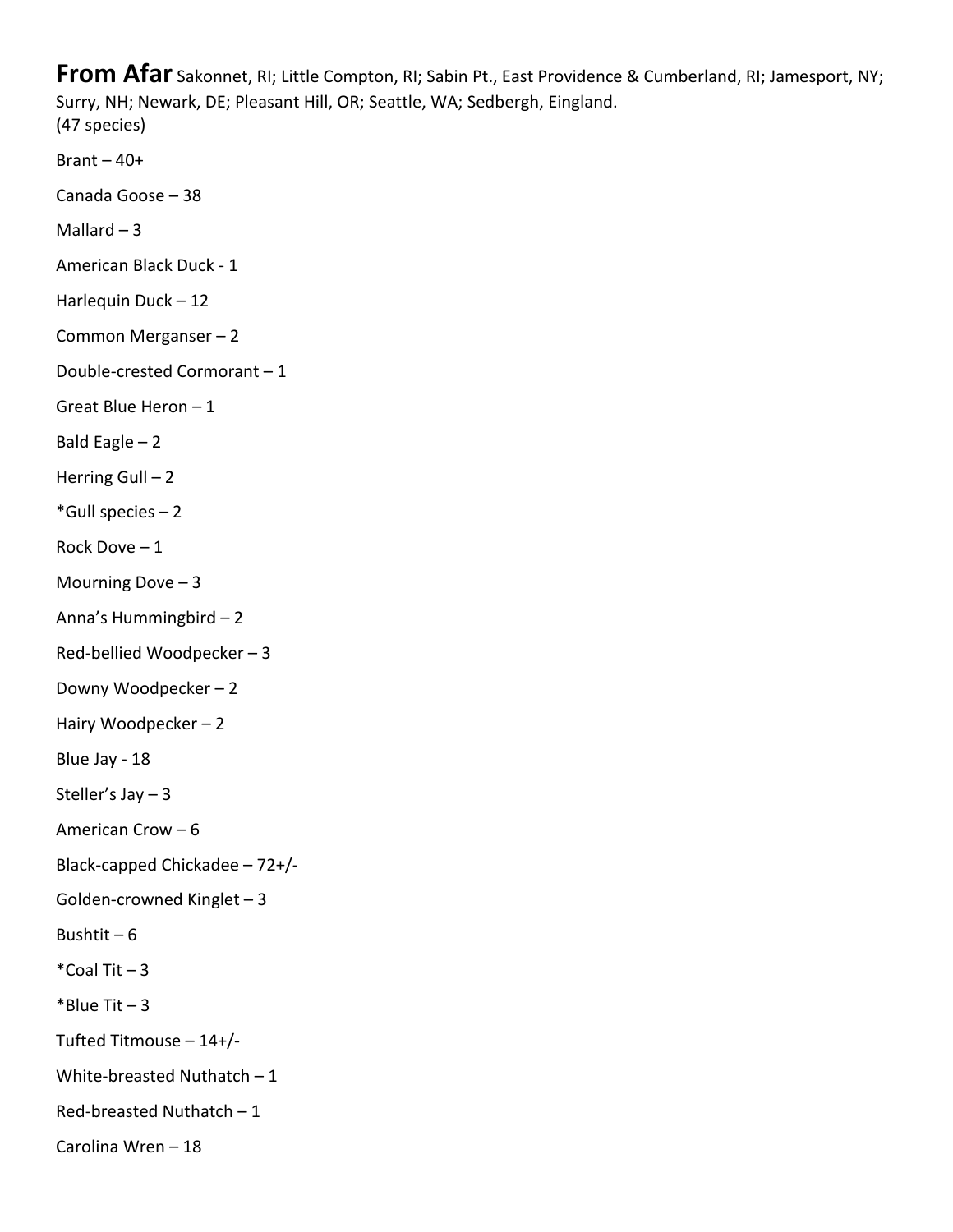House Sparrow – 2

**Chris Blane** – A series of text messages. – Good morning Kim, I have a real treat this morning at my bird feeder a male Red Bellied woodpecker and a male Baltimore Oriole! Both are very hungry. 5 White-throated sparrows on the southeast. Harlequin Duck between the Spring House and south of the sewer outfall. I released the White-winged Scoter into the Salt Pond. 1 male and 1 female Northern Harrier, 1 male Kestrel, 3 Meadowlarks, and 1 Belted Kingfisher, all near my house. A good day!

**Curt Milton** Seattle, WA in 3 communiques. [All birds observed by Curt – from "the other day" to 11/17 – were included; but not those reported from a friend. - Kg]

1: I am turning into a fair-weather birder. Thought this afternoon would be OK but the wind and rain came up so, barring a miracle clearing event, I probably won't get out. Did see a rock pigeon this morning and heard some smaller birds but couldn't ID them. I saw TWO Anna's hummingbirds the other day at the park, as well as a Steller's Jay. I need to get back to Union Bay. My friend went there the other day and saw a great blue heron AND a bald eagle! Hope you had a better day of bird watching than I did!

2: Strike that! I did manage to get out and will be sending a list. Checking with birders on Facebook about one bird I saw. Didn't get a photo but it sure looks like it might have been a Townsend's warbler. A few do overwinter here so … we'll see what they say!

3: Yes, I did get out in between nasty rain squalls … and I even found a few birds, including one that was new to me. Heard some birds but hard to see them. They were huddled in the remaining foliage. Here's my list: Rock Pigeon: 4, Crow 2, Gull 2, Black-capped chickadee, Bushtits: 6, **Townsend's Warbler** … this was my one great find of the day. That's it from Seattle!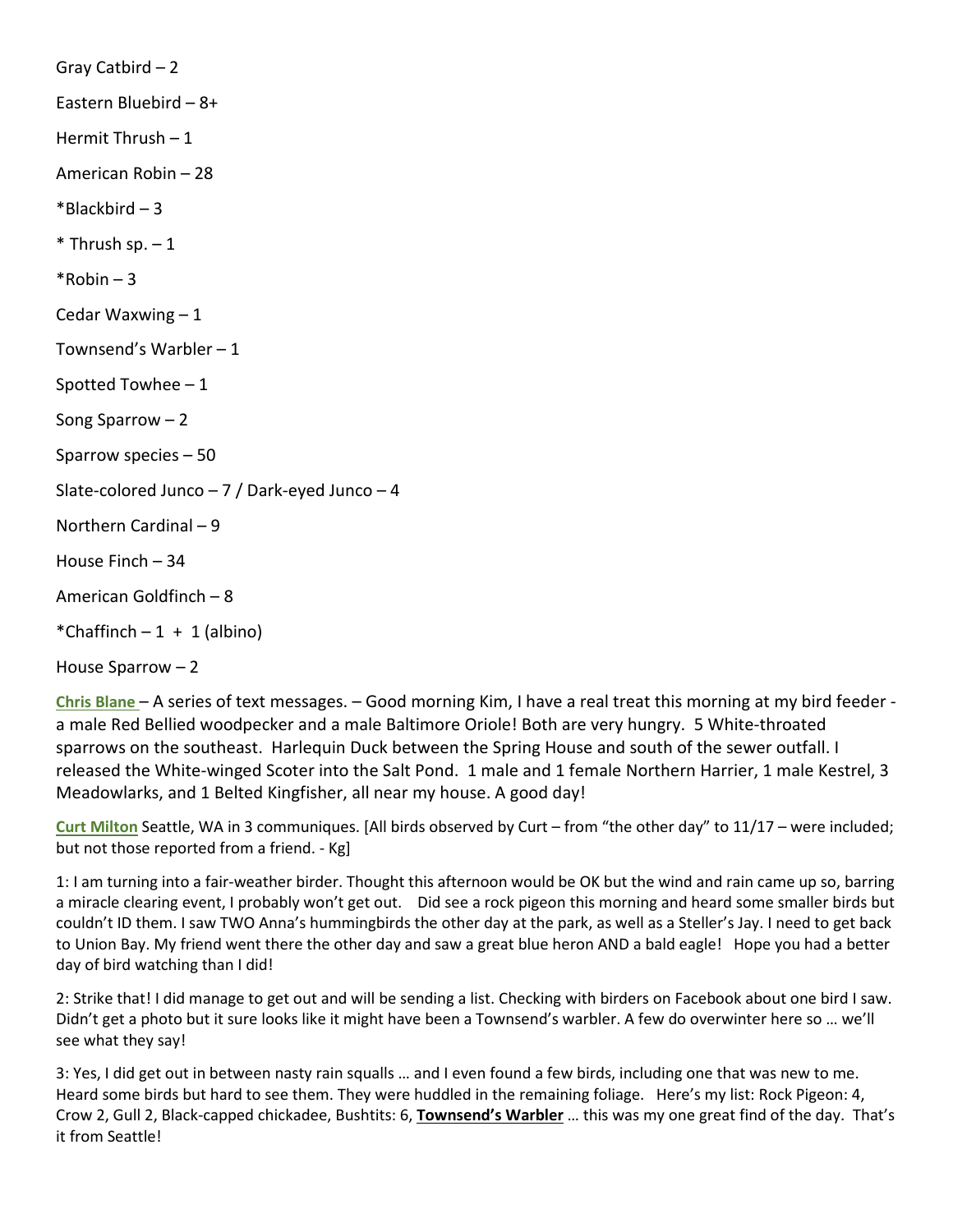**Erica Anderson** – Pleasant Hill, OR. Hi Kim, my report: I did a 'lazy as a coot' walk today as the weather was not very pleasant. Did manage to get a quick walk in before the rain set in but mostly just watched the bird feeders today. The weather was stormy and in the mid-50s. Clouds, rain, sun, clouds, wind. You name it, we had it. You can tell it's late fall here as the winter birds have returned to the river. I miss them in the summer and it's so fun to see them flying up the river - gone in a flash of white wings.

Birds: House finch 3, Black Capped Chickadee 10+, Dark-eyed Junco 4, Song Sparrow 2, Hairy Woodpecker 1, Spotted Towhee 1, Stellar Jay 2, Double Crested Cormorant 1, Common Mergansers 2.

**Heather Hatfield** – Back yard feeder, Old Town Road: Blue Jay 6, Cardinal 6, House Wren 3, BC Chickadee 5, Pine Siskin 4, A. Goldfinch 12, Downy Woodpecker 1, White-throat Sparrow 4, Song Sparrow 2, Mourning Dove 4, House Sparrow 3, WB Nuthatch 1. At VR (Dorries Cove Rd.): RB Nuthatch 3, A. Goldfinch 16, N. Harrier 1.

**John Berg** – Nov. 5. Yes, it's winter now, Kim. Harlequins are back at Lloyd's beach, Sakonnet Point. About a dozen there yesterday, I was told by a neighbor they have been around for a week or so - love 'em!

**Judy Gray** – Hi, Kim. My count took place between 1:45 and 2:15pm. Cheers! 12 bufflehead - in the pond on Lakeside Drive that looks like it will flow over the road, closer to the painted rock, 10 black back gulls - Fresh Pond, 4 cormorants - Fresh Pond, 16 herring gulls - Fresh Pond. Circa 250 starlings - Cooneymus Road at Rodman's Hollow, flying between the power lines, roof of house across and a grove of trees next to the house. There may have been more! I tried several times to count.

**Kim Gaffett** – Not a disciplined day. My birding was done around my house & pond, a short walk around the Lapham house, and a visit to Spring Street where I had bee alerted to a Harlequin Duck – a species that I had always wanted to see on BI. Now the goal is to see more than 1 from the island shores. Home/Mill Tail Swamp Pond: Mallards 6, Herring Gull 5+, GBBG 4+, N. Flicker 1, A. Crow 1, Carolina Wren 1, BC Chickadee 1. Clay Head: Robins 6+, Pheasant 2, A. Crow 2+, Fish Crow 1, Song Sp.1, N. Cardinal 2, N. Flicker 3, Red-bellied Woodpecker 1, Myrtle Warbler 2, Marsh Hawk 1. Spring St. overlooking the ocean: Harlequin Duck 1, R-B Merganser 5, D-c Cormorant 3, Common loon 1, Common Eider 2, many harbor seals.

**Laura Rosenzweig** – Nov. 15. Happy Sunday morning to you Kim. It's grey and raining here but I just spotted something quite fascinating in the garden and came upstairs to see if I could identify it with the help of computer images. I think it's an albino chaffinch. We have a lot of birds this morning visiting the bird table — blue and coal tits, robins and blackbirds, then I spied a chaffinch and a thrush and then I saw something white pecking around in the lawn. I thought at first it might be a blue tit but the tail was longer. I can't quite see the beak, will go have another look, but it's certainly unusual colouring, everything on it is washed out rather than totally white. ["…a lot" = 3. -kg]

**Lauren Miller-Donnelly** – Hi Kim, Keeping my goal of visiting as many TNC lands nearby as I can, I had a great walk two weeks ago at the Dundery Brook Trail in Little Compton Tuesday Nov 17th at 2:05 PM. I was amazed how long this winding wooden boardwalk is. The highlight was a group of American Robins gorging on the old-growth American Holly trees and it was then that I got a very quick glance at a Hermit Thrush.

| <b>Species</b>         | Count |
|------------------------|-------|
| Canada Goose           | 38    |
| Mallard                | 3     |
| American Black Duck    | 1     |
| <b>Mourning Dove</b>   | 1     |
| <b>Herring Gull</b>    | 2     |
| Red-bellied Woodpecker | 1     |

Here is my E-bird list. Sorry so late!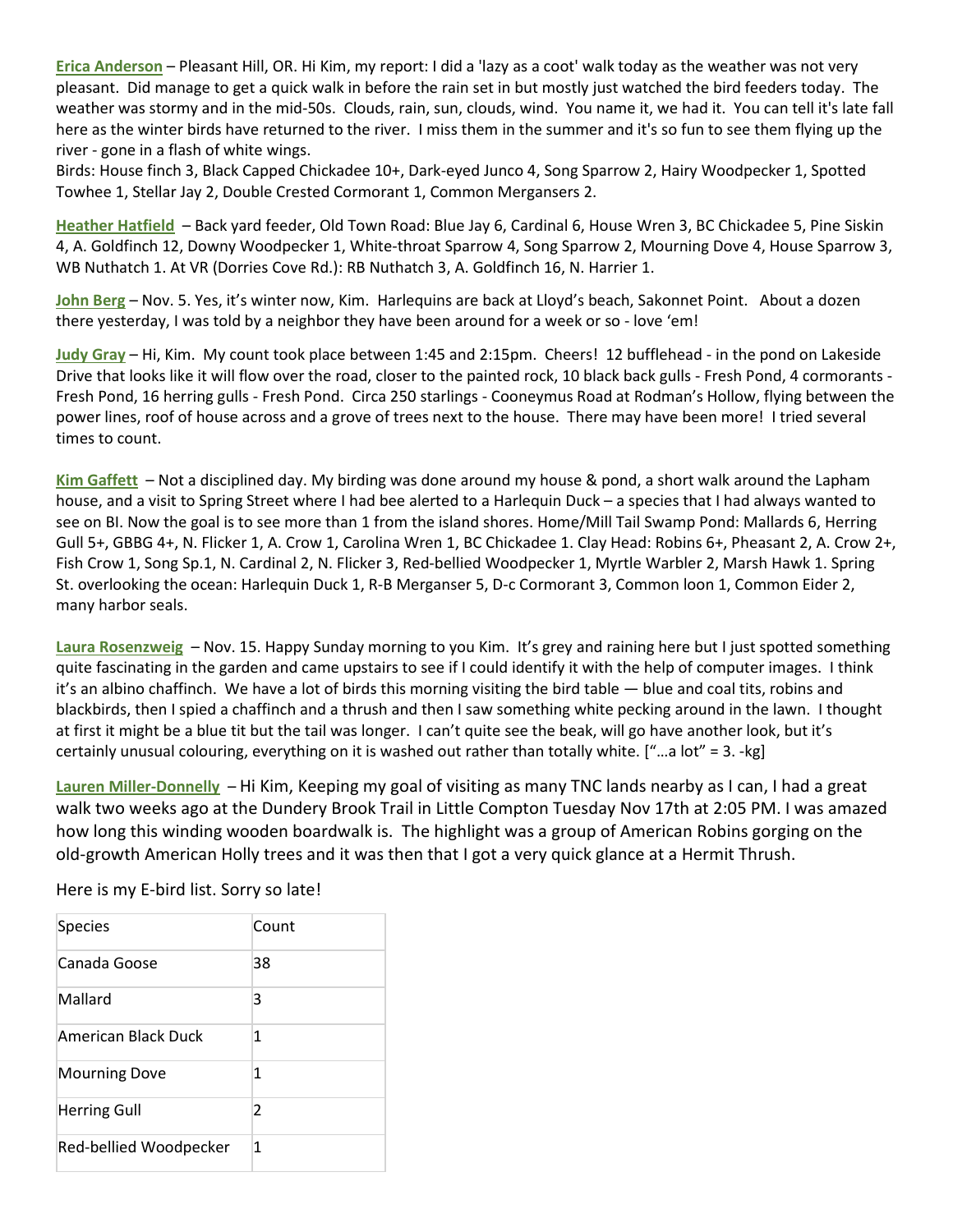| Downy Woodpecker              | 1            |
|-------------------------------|--------------|
| <b>Blue Jay</b>               | 2            |
| American Crow                 | 3            |
| <b>Black-capped Chickadee</b> | 5            |
| Golden-crowned Kinglet        | 3            |
| Carolina Wren                 | 3            |
| Gray Catbird                  | 2            |
| <b>Hermit Thrush</b>          | $\mathbf{1}$ |
| American Robin                | 28           |
| Cedar Waxwing                 | 1            |
| <b>Northern Cardinal</b>      | 3            |

**Maggie Komosinski** – Jamesport, NY. Good morning! Yesterday (11/15) we had a beautiful view of a GB heron perched high up an old tree overlooking the brackish pond down the road  $-$  the bird was sitting in the osprey nest, sun hitting its feathering. Also a small flock of jays has taken up residence in my yard: every morning there are 8-12 of them feeding on the sunflower seed. :) Enjoy your day tomorrow.

**Stephanie Baute** – Surry, NH – Nov. 13. Miss you and the island Kim. Saw 6 bluebirds waiting for their turn at the feeders this morning. Several titmice? Have arrived. Nov. 18: A bit late. Couldn't watch until Wednesday. From my feeders: 4 titmice, 8+ bluebirds. Males and females, 1 White breasted nuthatch, 1 Red breasted nuthatch, 3 chickadees, 2 doves, 1 male cardinal, 1 female cardinal, 1 red bellied woodpecker male, 1 downy woodpecker, 1 hairy woodpecker, Many goldfinch [8].

**Susan Matheke** – My list is composed of mostly random sightings as I did my horse chores and then romping down the beach at low tide with Sue G. and Amy K. 13 Robins feasting on the Winterberry, 5 Crows harassing 1 Northern Harrier, 3 blue jays, 6 house sparrows, 2 Carolina Wrens, 1 male pheasant, 37 Starlings on the power line, 2 Mourning Doves, 47 Canada Geese not caring that Autumn was barking at them. 30 (approximately) Buffleheads, 2 Blackback Gulls, several [5] Herring Gulls. Peace, Susan M.

**Tim Mooney** – Sabin Point, RI – Thanks Kim! I missed your talk yesterday (11/16), getting ready for Channel 12 to interview JT at Sabin Point. But while there, we saw 2 Bald Eagles circling over the bay to the south and probably 40 or so Brant taking off from the water. That might be my birding for the week but we'll see! Best, Tim.

11/17: I wasn't able to break away long enough to take a walk, but I did stop for 5 minutes at noontime and just looked out the front window to see what birds were around. It was something.  $\circled{c}$  1 American Crow, 4 Blue Jays, 3 Blackcapped Chickadees, 2 Tufted Titmice, 1 Slate-colored Junco, 3 House Sparrows

**Vicki & Tom Carter** – Good morning, Tom was on bird watch duty yesterday as he is home due to shoulder surgery and I was at work. He said yesterday was the best day ever. This was "morning" at our backyard feeder in Newark, DE. Sunny, chilly morning, about 40-45 degrees. Blue Jay 2, Cardinal 2 male 2 female, Sparrows 50, Carolina Wren 15, House Finch 31, Tufted Titmouse 5, Dark Eyed Junco 6, Black Capped Chickadee 50, Red bellied woodpecker 1. Have a great day. Thanks for including us in your bird walk yesterday. Vickie and Tom Carter-Newark, DE

[A note of caution: when counting at a bird feeder it is the most reliable/conservative to count the number of a species seen at any one time. Care should be taken to not over count by tallying the cumulative number seen. -kg]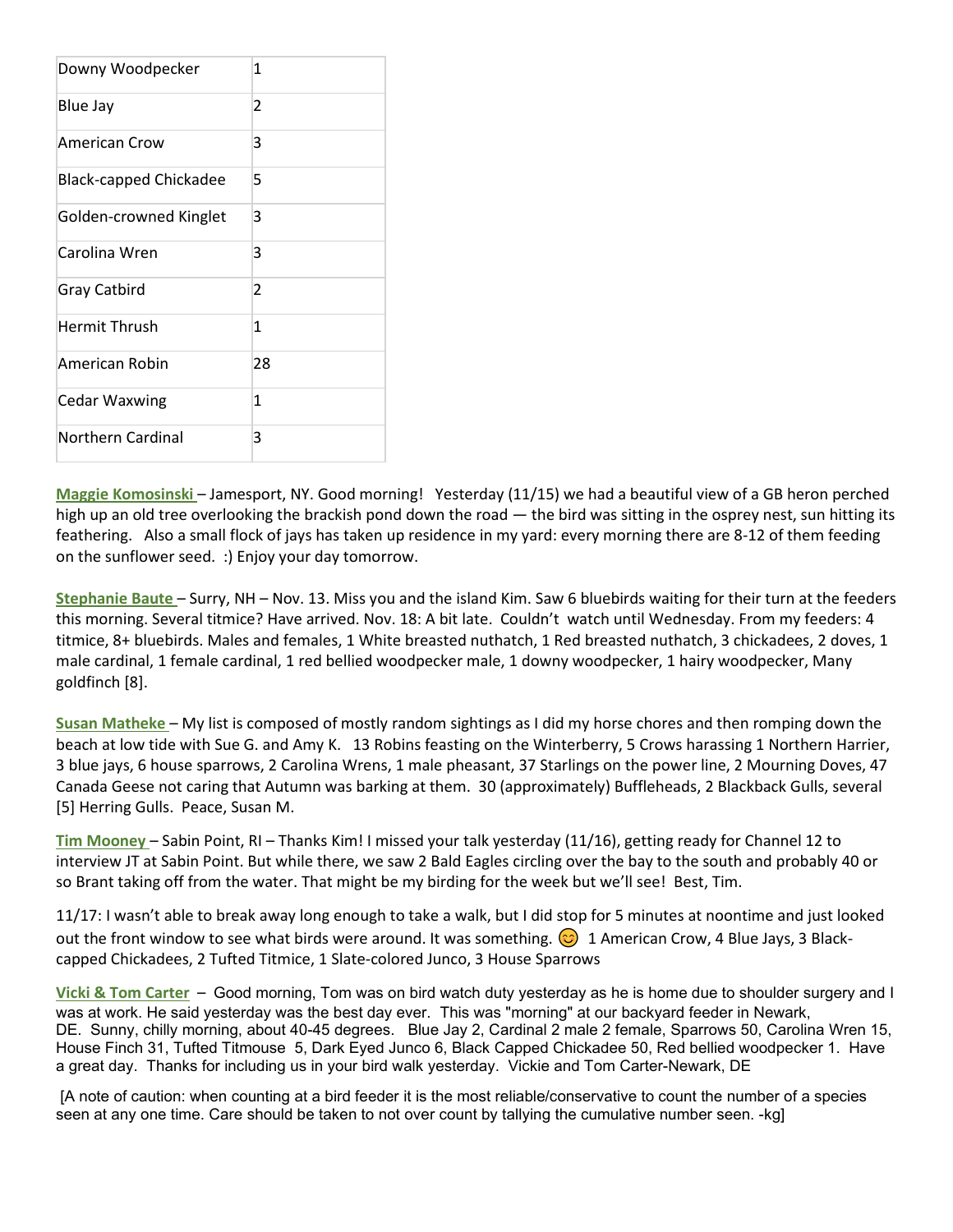